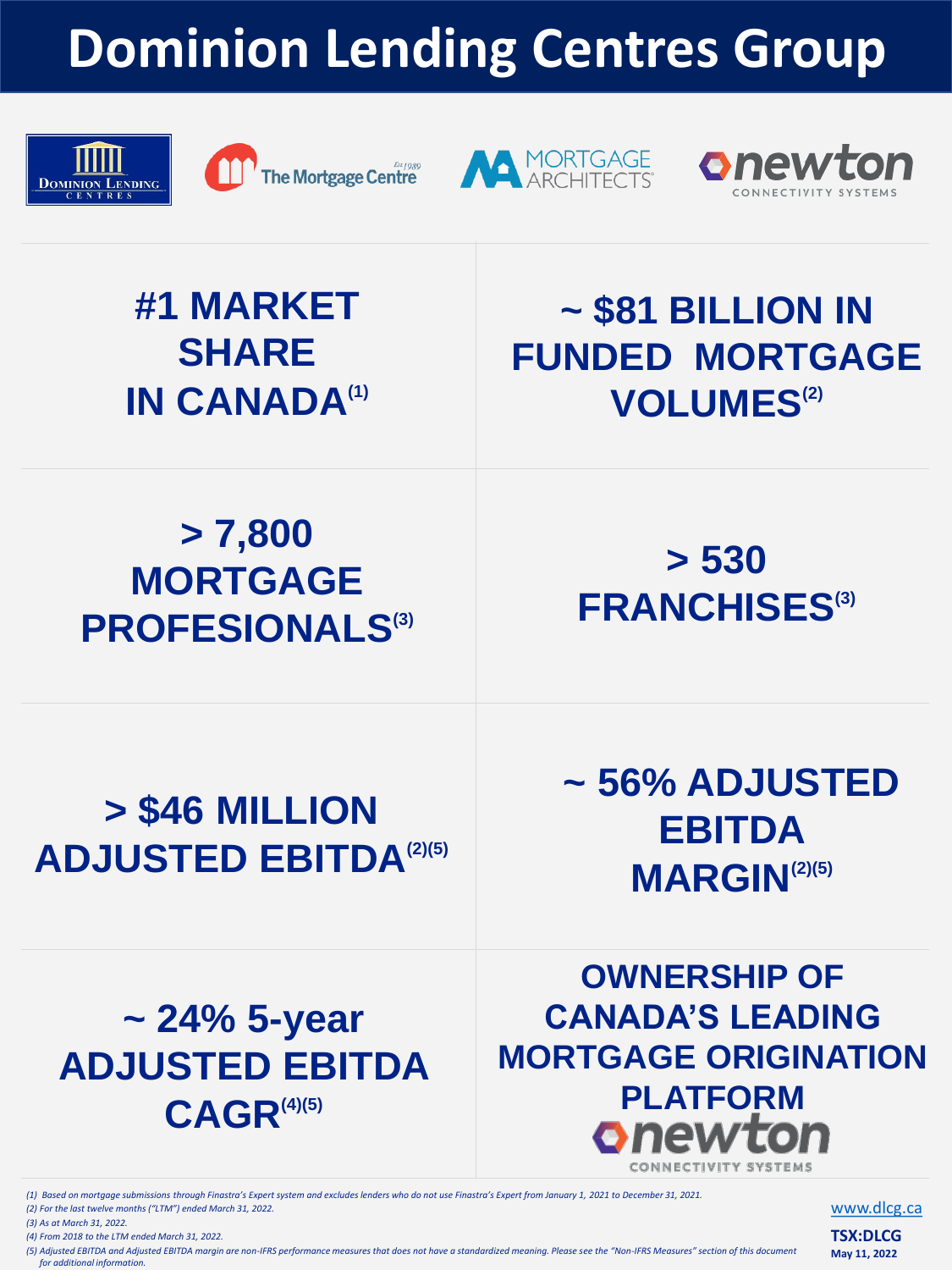#### **\$37.6 \$41.7**  CAGR (2018 - LTM): ~21<sup>0/0</sup><br>S51.5 **\$78.5 \$81.0**  2018 2019 2020 2021 LTM **ANNUAL FUNDED VOLUMES(2)(3)** *In C\$ billions*  $(1)$  (1)  $(2018)$   $(2010)$   $(2020)$   $(2021)$   $(1)$



*In C\$ millions*



#### **ADJUSTED EBITDA & EBITDA MARGINS(4)(5)(6)**

*(1)For the LTM ended March 31, 2022.*

*(2)Funded mortgage volumes are a key performance indicator for Dominion Lending Centres.*

*(3)Funded mortgage volumes for the years ended December 31, 2018 to December 31, 2019, have been restated to reflect additional funded mortgage volumes from a franchise previously excluded.* 

*(4)Normalized Adjusted EBITDA & Adjusted EBITDA margin figures; 2019 Adjusted EBITDA margin based on \$21.6mm EBITDA; 2019 onward, includes IFRS16.*

*(5)DLC reported a YTD December 31, 2019 Adjusted EBITDA of \$21.1mm including \$0.5mm in non-reoccurring loss on a settlement of a contract dispute with a third-party provider.* 

*(6)Adjusted EBITDA and adjusted EBITDA margin are non-IFRS measures. Please see the "Non-IFRS Measures" section of this document for additional information.*

*(7)an increase in professional fees of \$1.5mm compared to the three months ended March 31, 2021 primarily from elevated legal costs and expenses associated with the stay of the class action legal claim, an ongoing arbitration, the settlement of legal claims, and the completion of the Newton Acquisition.*



# **Dominion Lending Centres Group**